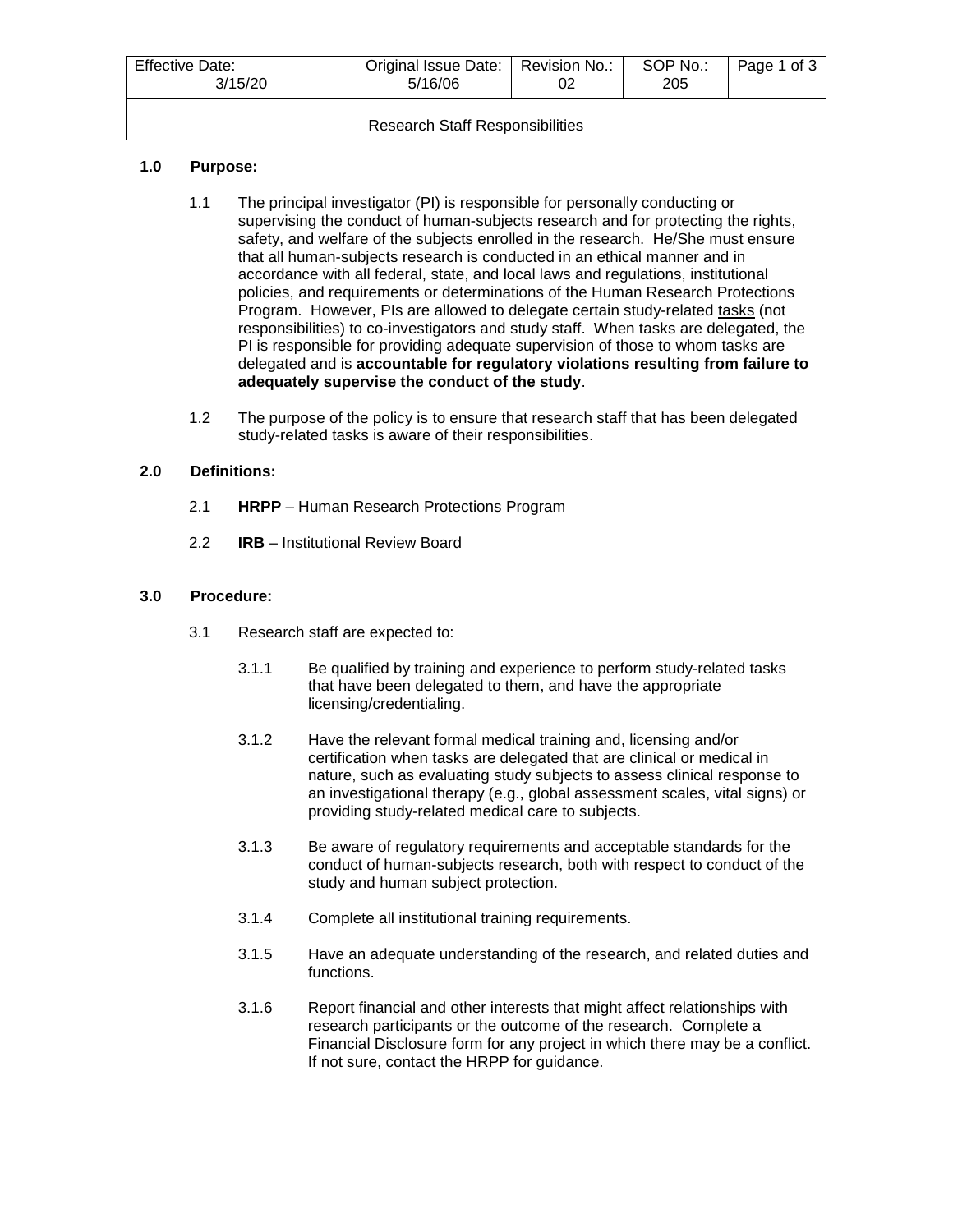| <b>Effective Date:</b><br>3/15/20 |                               |                                                                                                                                                                                                                                                                                                                                                                                                                                    | Original Issue Date:<br>5/16/06                                                                                                                                     | Revision No.:<br>02 | SOP No.:<br>205 | Page 2 of 3 |
|-----------------------------------|-------------------------------|------------------------------------------------------------------------------------------------------------------------------------------------------------------------------------------------------------------------------------------------------------------------------------------------------------------------------------------------------------------------------------------------------------------------------------|---------------------------------------------------------------------------------------------------------------------------------------------------------------------|---------------------|-----------------|-------------|
|                                   |                               |                                                                                                                                                                                                                                                                                                                                                                                                                                    | <b>Research Staff Responsibilities</b>                                                                                                                              |                     |                 |             |
|                                   | 3.1.7                         | Follow the IRB-approved protocol, and adhere closely to the research<br>plan, such as inclusion/exclusion criteria, safety assessments, safety<br>monitoring and reporting of unanticipated problems, and procedures to<br>protect privacy of subjects and confidentiality of identifiable data, in order<br>to minimize risks to subjects, including the recruitment and consent<br>procedures described in the protocol summary. |                                                                                                                                                                     |                     |                 |             |
|                                   | 3.1.8                         | Comply with all conditions of IRB approval, institutional policy, and<br>federal and state regulations and laws.                                                                                                                                                                                                                                                                                                                   |                                                                                                                                                                     |                     |                 |             |
|                                   | 3.1.9                         | Employ sound study design if writing protocols is a study-related<br>responsibility. In doing so, ensure that protection of the rights and<br>welfare of research participants is a primary concern, as well as<br>minimizing risks and maximizing potential benefits. Refer to the Study<br>Design policy for more specific information.                                                                                          |                                                                                                                                                                     |                     |                 |             |
|                                   | 3.1.10                        | Follow all applicable laws and regulations, and adhere to ethical<br>principles and standards                                                                                                                                                                                                                                                                                                                                      |                                                                                                                                                                     |                     |                 |             |
|                                   | 3.1.11                        | Be aware of any pertinent changes to the protocol during the conduct of<br>the study and receive education and/or training as appropriate.                                                                                                                                                                                                                                                                                         |                                                                                                                                                                     |                     |                 |             |
|                                   | 3.1.12                        | Receive and review sponsor-provided training materials specific to the<br>conduct of the study, and pertinent to their role in the study.                                                                                                                                                                                                                                                                                          |                                                                                                                                                                     |                     |                 |             |
|                                   | 3.1.13                        |                                                                                                                                                                                                                                                                                                                                                                                                                                    | Be thoroughly familiar with the appropriate use of any investigational<br>product(s) as described in the protocol.                                                  |                     |                 |             |
|                                   | 3.1.14                        |                                                                                                                                                                                                                                                                                                                                                                                                                                    | Ensure that adequate and accurate research records are kept and<br>retained as required by the IRB and, when applicable, by the sponsor or<br>regulatory authority. |                     |                 |             |
| 4.0                               | Documentation: Not applicable |                                                                                                                                                                                                                                                                                                                                                                                                                                    |                                                                                                                                                                     |                     |                 |             |
| 5.0                               | <b>References:</b>            |                                                                                                                                                                                                                                                                                                                                                                                                                                    |                                                                                                                                                                     |                     |                 |             |
|                                   | 5.1                           |                                                                                                                                                                                                                                                                                                                                                                                                                                    | 45 CFR 46.102(I), 45 CFR 46.102 (e)                                                                                                                                 |                     |                 |             |

- 5.2 21 CFR 50.3(a), 21 CFR 50.3(c), 21 CFR 50.3(g), 21 CFR 50.3(j), 21 CFR 56.102(c), 21 CFR 56.102(l), 21 CFR 312.53(c) (1), 21 CFR 312.60, 21 CFR 312.61, 21 CFR 312.62, 21 CFR 812.43(c) (4), 21 CFR 812.100, 21 CFR 812.140
- 5.3 Guidance for Industry: *Protecting the Rights, Safety and Welfare of Study Subjects – Supervisory Responsibilities of Investigators*. October 2009.
- 5.4 Guidance for Industry: *E6(R2) Good Clinical Practice: Integrated Addendum to ICH E6(R1) March 2018*
- 5.5 ICH GCP: 2.7, 2.8, 4.1.1 4.1.5, 4.2.3, 4.2.4, 4.3.1, 4.3.2, 4.4.1 4.4.3, 4.5.1 4.5.4, 4.6.1 – 4.6.6, 4.7, 4.9.1-4.9.5